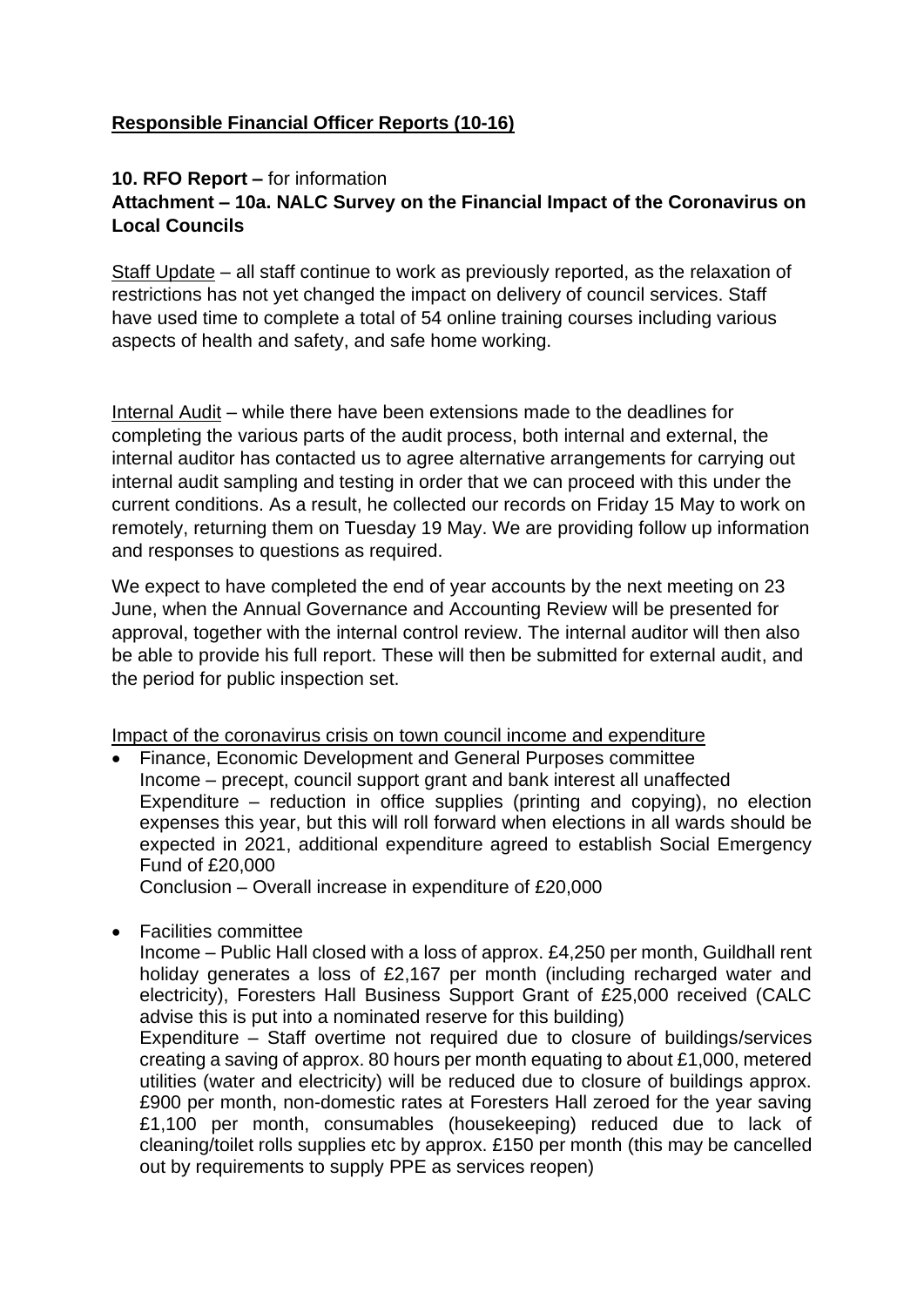Conclusion – Overall loss of approx. £3,267 pm (ignoring Business Support Grant) – possible reduction in this if monies received from the Job Retention Scheme

• Communications & Engagement committee

Income – TIC shop closed with a loss of approx. £250 per month, museum closure resulting in a loss of donations of approx. £100 per month.

Expenditure – cancellation of some major events this year may leave part of the £6,000 Events budget unspent (this was used to fund the coronavirus leaflet - it is possible that one off events such as VE Day 75 may be celebrated next year or other celebratory/thank you events planned as we leave lockdown)

Conclusion – Overall minimal impact - possible recovery of monies from the Job retention Scheme.

A survey conducted by NALC on the financial impact on town and parish councils, which received 1,191 responses, found the following:

- 10% were proactively seeking and receiving government support through furloughing staff, business rate support and applying for a loan/grant
- 74% were helping to support the community by provision of advice and information

To help the sector they also asked the government to:

- Fast-track current legislation to exempt public toilets from business rates, backdated to 1 March 2020
- Extend deadlines for complying with website accessibility regulations
- Establish a single point of contact within MHCLG to ensure effective communication and engagement with NALC and the local council sector throughout the pandemic and recovery phase.

| <b>TOTAL</b>        | £368,653.15 |
|---------------------|-------------|
| <b>United Trust</b> | 145,000.00  |
| Cornwall Council    | 190,495.01  |
| Lloyds Debit card   | $the*$      |
| <b>HSBC</b>         | 33,158.14   |

Bank balances - as at 31 March 2020 are as follows:

\*Lloyds Bank statements are usually received by collection from the branch, which has not been possible since home working began. The balance on this account never exceeds £2,000.

#### **11. Budget Monitoring report to 31 March 2020 -** to receive and approve the budget monitoring report to 31 March 2020 **Attachment – 11. Budget Report**

Verbal report to be given at the meeting

#### **Recommendation: to note and accept the budget monitoring report to 31 March 2020**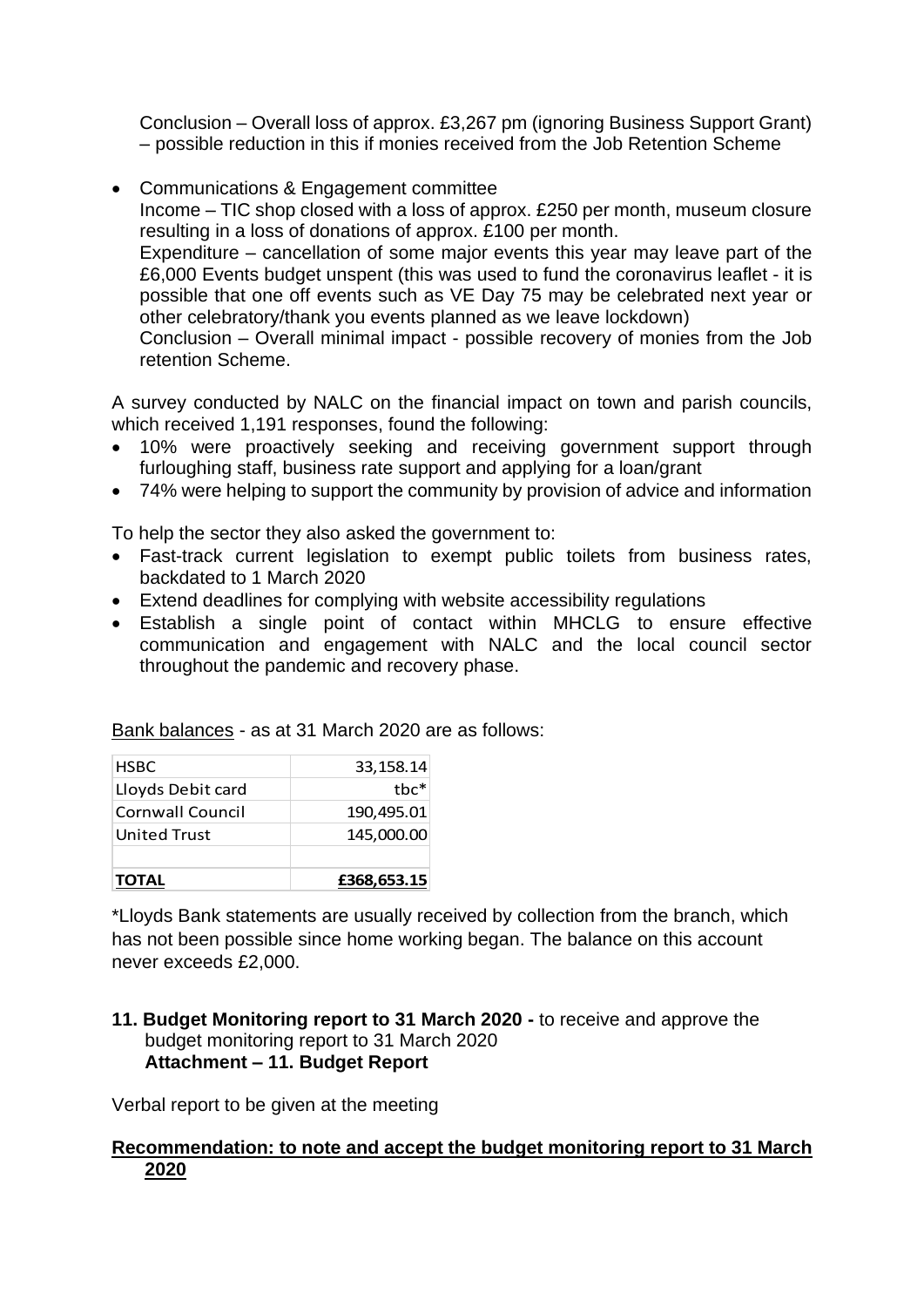## **12. Aged Debtors** - to receive and approve the aged debtors report

| Outstanding                 | 31 - 60 Days        |         | 61 - 90 Days               |        | 91+ Days            |         |
|-----------------------------|---------------------|---------|----------------------------|--------|---------------------|---------|
| <b>Invoice Type</b>         | No. of<br>customers | Amount  | No. of<br><b>customers</b> | Amount | No. of<br>customers | Amount  |
| <b>Public Hall Standard</b> | 3                   | 73.00   | 0                          | 0.00   | 1                   | 119.00  |
| <b>Public Hall Discount</b> | $\mathcal{P}$       | 32.00   | $\overline{2}$             | 87.50  | $\mathcal{P}$       | 49.00   |
| <b>Guildhall rents</b>      | 1                   | 451.00  | 0                          | 0.00   | 0                   | 0.00    |
| Guildhall utilities         | 1                   | 301.12  | 0                          | 0.00   | 0                   | 0.00    |
| <b>Totals</b>               | 7                   | £857.12 | $\overline{2}$             | £87.50 | 3                   | £168.00 |
|                             |                     |         |                            |        |                     |         |

As at 31 March 2020 the following amounts were outstanding:

Due to remote working invoices have not been actively pursued for payment since 25 March 2020 and no new invoices issued. For those customers who would normally pay in cash this has not been possible since the office closed.

### **Recommendation: To write off the invoices totalling £168 which have been outstanding for more than 90 days as unrecoverable.**

## **13. Reserves Policy** – to approve the Reserves Policy **Attachment – 13. Reserves Policy**

This policy was considered by Council on 28 February.

*509/19 RESERVES POLICY – It was considered that the policy would benefit from the inclusion of upper and lower limits. It was decided to defer consideration of the Reserves Policy to the next meeting of the Finance, Economic Development & General Purposes Committee to permit such an inclusion.* 

With the assistance of Councillor Smith, the required amendments have been made.

# **Recommendation: To approve the Reserves Policy**

## **14. Anti-Fraud Policy** – to approve the attached policy. **Attachment – 14. Anti-Fraud, Bribery and Corruption Policy**

The Town Council has not approved an Anti-Fraud policy since 2010, however this is a requirement of the CLLD application, and therefore and updated version is presented for approval.

# **Recommendation: To approve the Anti-Fraud, Bribery and Corruption Policy**